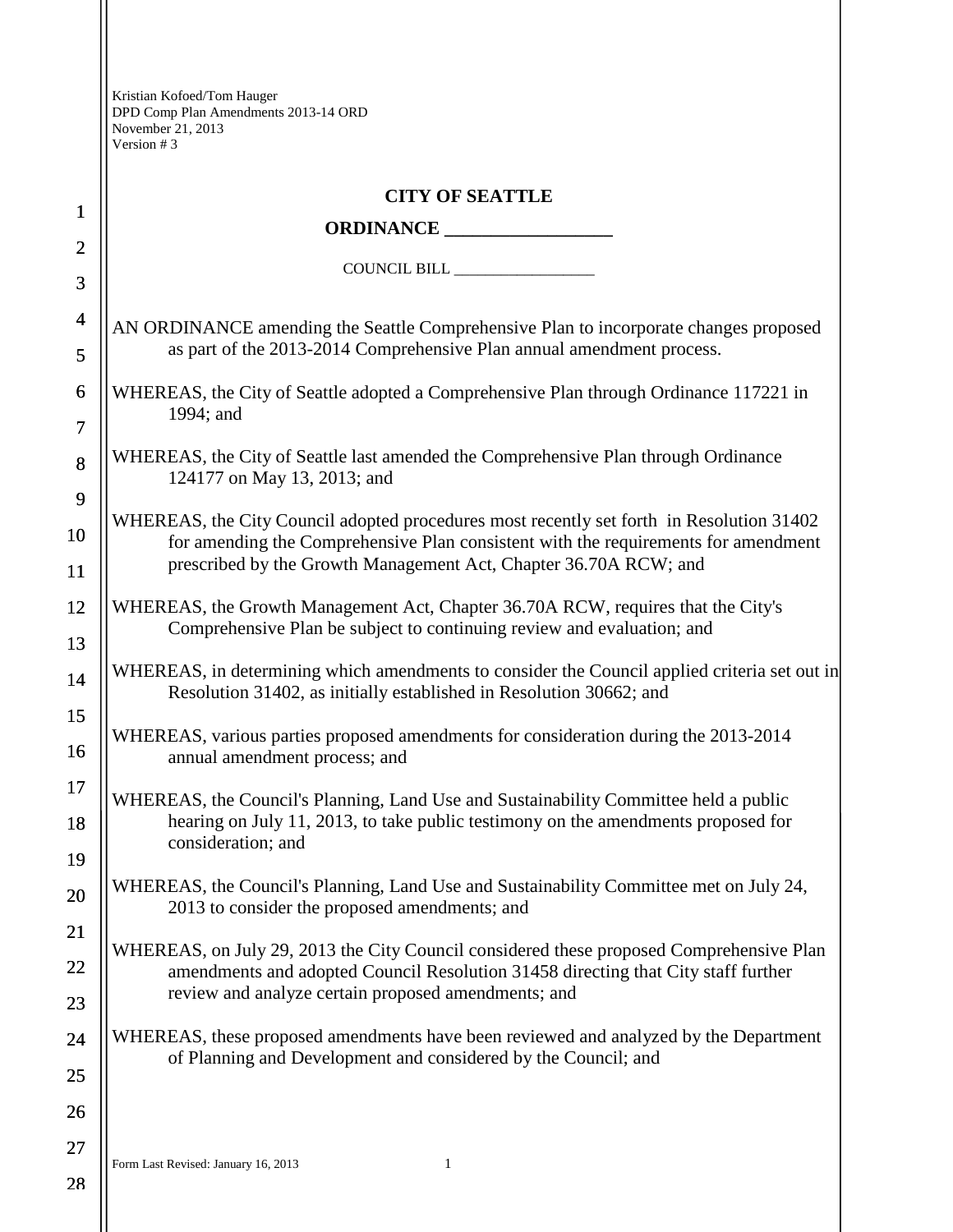WHEREAS, the City has provided for public participation in the development and review of these proposed amendments that comply with the Growth Management Act's requirement for early and continuous public participation in the development and amendment of the City's Comprehensive Plan; and

WHEREAS, the Council has reviewed and considered the Executive's report and recommendations, public testimony made at the public hearing, and other pertinent material regarding the proposed amendments; and

WHEREAS, the Council finds that the amendments to be adopted are consistent with the Growth Management Act, and will protect and promote the health, safety, and welfare of the general public; NOW, THEREFORE,

## **BE IT ORDAINED BY THE CITY OF SEATTLE AS FOLLOWS:**

Section 1. The Seattle Comprehensive Plan, as last amended by Ordinance 124177, is amended as follows:

A. Modify Central Area Neighborhood Plan and Future Land Use Map Amendment: Amend the goals and policies of the Central Area Neighborhood Plan as shown in Attachment 1- A and modify the Future Land Use Map as shown in Attachment 1-B to redesignate seven parcels from Multi-Family to Commercial/Mixed Use.

B. Ballard Interbay Northend Manufacturing & Industrial Center (BINMIC) Boundary Change and Future Land Use Map Amendment: Amend the Future Land Use Map as shown in Attachment 2 by modifying the BINMIC boundary to remove three parcels from the BINMIC and change the designation of those parcels from Industrial to Commercial/Mixed Use.

C. Adopt new policies related to Manufacturing Industrial Centers: Adopt two new policies related to Manufacturing/Industrial centers as shown in Attachment 3-A. The first policy, added to the Urban Village Element, establishes criteria that would restrict removal of land from Manufacturing/Industrial Centers and the second policy, added to the Land Use Element, prohibits new Industrial Commercial zoning in those Centers.

D. Adopt new goals and policies and FLUM changes to recognize the "Stadium District". Adopt new goals and policies in the Land Use Element, as shown in Attachment 3-B, that relate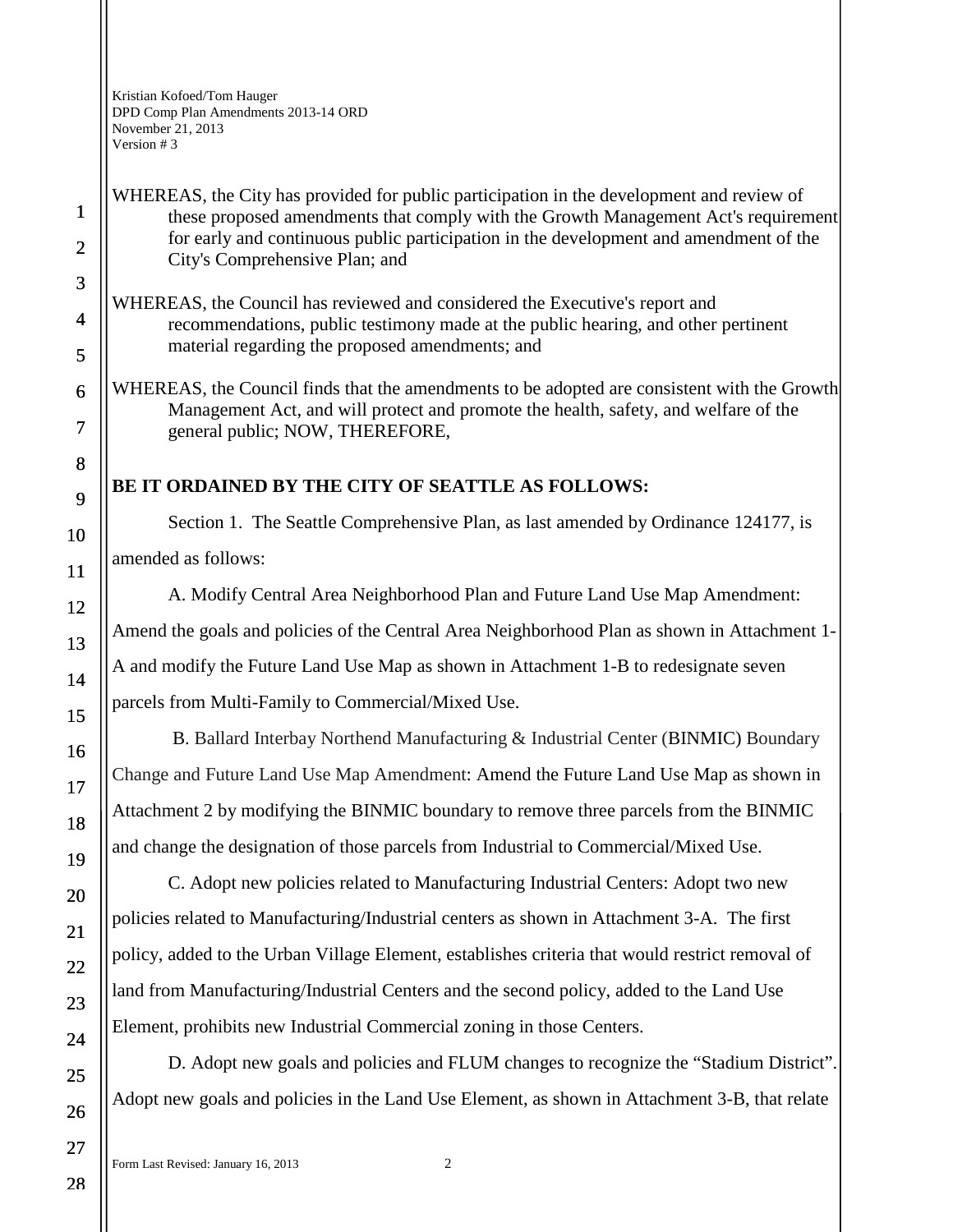| $\mathbf{1}$   | to a Stadium District which is a new Future Land Use Map designation. Amend the Future Land                                                                                                                                                                                                    |                                     |  |
|----------------|------------------------------------------------------------------------------------------------------------------------------------------------------------------------------------------------------------------------------------------------------------------------------------------------|-------------------------------------|--|
| $\overline{2}$ | Use Map to both create a Stadium District and modify the boundaries of the Downtown Urban                                                                                                                                                                                                      |                                     |  |
| 3              | Center and the Duwamish Manufacturing/Industrial Center, as shown in Attachment 3-C.                                                                                                                                                                                                           |                                     |  |
| 4              | E. University Community Urban Center Plan: Several policies and goals in the University                                                                                                                                                                                                        |                                     |  |
| 5              | Community Urban Center Plan are hereby amended as shown in Attachment 4.                                                                                                                                                                                                                       |                                     |  |
| 6              | Section 2. This ordinance shall take effect and be in force 30 days after its approval by                                                                                                                                                                                                      |                                     |  |
| $\overline{7}$ | the Mayor, but if not approved and returned by the Mayor within ten days after presentation, it                                                                                                                                                                                                |                                     |  |
| 8              | shall take effect as provided by Seattle Municipal Code Section 1.04.020.                                                                                                                                                                                                                      |                                     |  |
| 9              |                                                                                                                                                                                                                                                                                                |                                     |  |
| 10             | signed by me in open session in authentication of its passage this                                                                                                                                                                                                                             |                                     |  |
| 11             | $\frac{1}{2}$ day of $\frac{1}{2}$ and $\frac{1}{2}$ and $\frac{1}{2}$ and $\frac{1}{2}$ and $\frac{1}{2}$ and $\frac{1}{2}$ and $\frac{1}{2}$ and $\frac{1}{2}$ and $\frac{1}{2}$ and $\frac{1}{2}$ and $\frac{1}{2}$ and $\frac{1}{2}$ and $\frac{1}{2}$ and $\frac{1}{2}$ and $\frac{1}{2}$ |                                     |  |
| 12             |                                                                                                                                                                                                                                                                                                |                                     |  |
| 13             |                                                                                                                                                                                                                                                                                                |                                     |  |
| 14             |                                                                                                                                                                                                                                                                                                |                                     |  |
| 15             |                                                                                                                                                                                                                                                                                                |                                     |  |
| 16             |                                                                                                                                                                                                                                                                                                |                                     |  |
| 17             |                                                                                                                                                                                                                                                                                                |                                     |  |
| 18             |                                                                                                                                                                                                                                                                                                |                                     |  |
| 19             |                                                                                                                                                                                                                                                                                                | Ed Murray, Mayor                    |  |
| 20             |                                                                                                                                                                                                                                                                                                |                                     |  |
| 21             |                                                                                                                                                                                                                                                                                                |                                     |  |
| 22             |                                                                                                                                                                                                                                                                                                |                                     |  |
| 23             |                                                                                                                                                                                                                                                                                                |                                     |  |
| 24             |                                                                                                                                                                                                                                                                                                | Monica Martinez Simmons, City Clerk |  |
| 25             | (Seal)                                                                                                                                                                                                                                                                                         |                                     |  |
| 26             |                                                                                                                                                                                                                                                                                                |                                     |  |
| 27             | Form Last Revised: January 16, 2013                                                                                                                                                                                                                                                            | 3                                   |  |
| 28             |                                                                                                                                                                                                                                                                                                |                                     |  |
|                |                                                                                                                                                                                                                                                                                                |                                     |  |